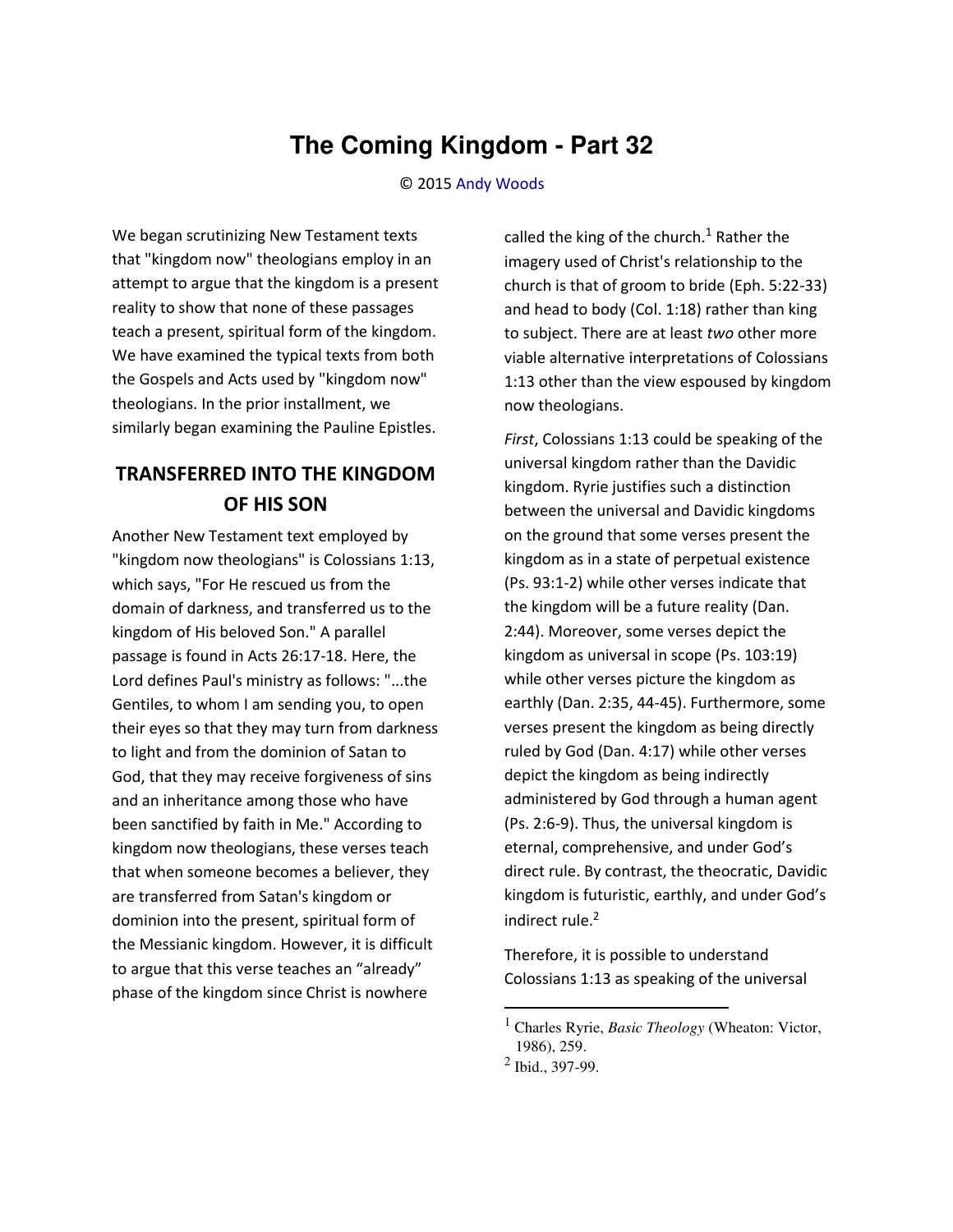kingdom rather than the Davidic kingdom. This view is strengthened upon observing that the kingdom in this verse is juxtaposed against Satan's kingdom. Thus, just as Satan's kingdom, at least to some degree, is universal in the present (1 John 5:19), Christ's kingdom that is here contrasted with Satan's kingdom must be universal as well. Kingdom now theologians are correct to observe that a universal kingdom categorization does not work in the early kingdom preaching of John the Baptist and Jesus where it is said that the kingdom has drawn near (Matt. 3:2; 4:17; 10:7; Luke 10:9, 11). However, the universal kingdom categorization could work well with a passage like Colossians 1:13 where a drawing near is not indicated. Thus, all that Colossians 1:13 could be communicating is that when someone becomes a Christian, he becomes part of God's universal kingdom as opposed to becoming a subject in the present, spiritual, Davidic kingdom.

*Second*, it is possible to interpret Colossians 1:13 along the lines of a *de jure* (legal) *de facto* (factual) distinction. While believers are legally heirs of God's kingdom, the kingdom is not yet a factual reality upon the earth. Paul wrote the Book of Colossians at the same time as his other prison letters including Philippians and Ephesians. We find the same *de jure*/*de facto* distinction in these other letters. For example, in Philippians, believers are called "citizens of heaven" (Phil. 3:20). In Ephesians, believers are said to be "seated with Christ in the heavenly places" (Eph. 2:6). This heavenly position represents the legal standing of the believer. Yet believers are not factually in heaven now. This same *de jure*/*de facto*

distinction may be present in the Colossian letter regarding the kingdom.

This is especially true given the parallels between the Books of Colossians and Ephesians. Paul wrote these letters from the same place, during his first Roman imprisonment from A.D. 60 to 62 (Acts 28:16- 31). Ephesians was most likely the first prison letter that Paul wrote, and Colossians was likely his second letter written shortly thereafter. Moreover, the cities of Colossae and Ephesus are a short geographical distance from one another of approximately one hundred miles. In addition, a symbiotic relationship exists between the letters. Colossians features Christ as head and Ephesians features the church as His body. All of this to say that if the *de jure*/*de facto* distinction exists in Ephesians regarding the believer's heavenly position (Eph. 2:6), than it most likely exists in Colossians as well regarding the believer's kingdom position (Col. 1:13). Thus, all Colossians 1:13 really teaches is that believers are citizens of the earthly kingdom to come rather than subjects in a spiritual, Davidic kingdom allegedly present today.

This latter view is strengthened upon observing that Paul mentions the kingdom right alongside his discussion of the believer's inheritance. The immediately preceding verse, Colossians 1:12, says, "...who has qualified us to share in the *inheritance* of the saints in Light" (italics added). The notion of an inheritance (*klēros*) conveys the idea of a legal benefit that someone presently owns although they will not enjoy or possess that benefit until some later point in time. Peter conveys this meaning of an inheritance through his use of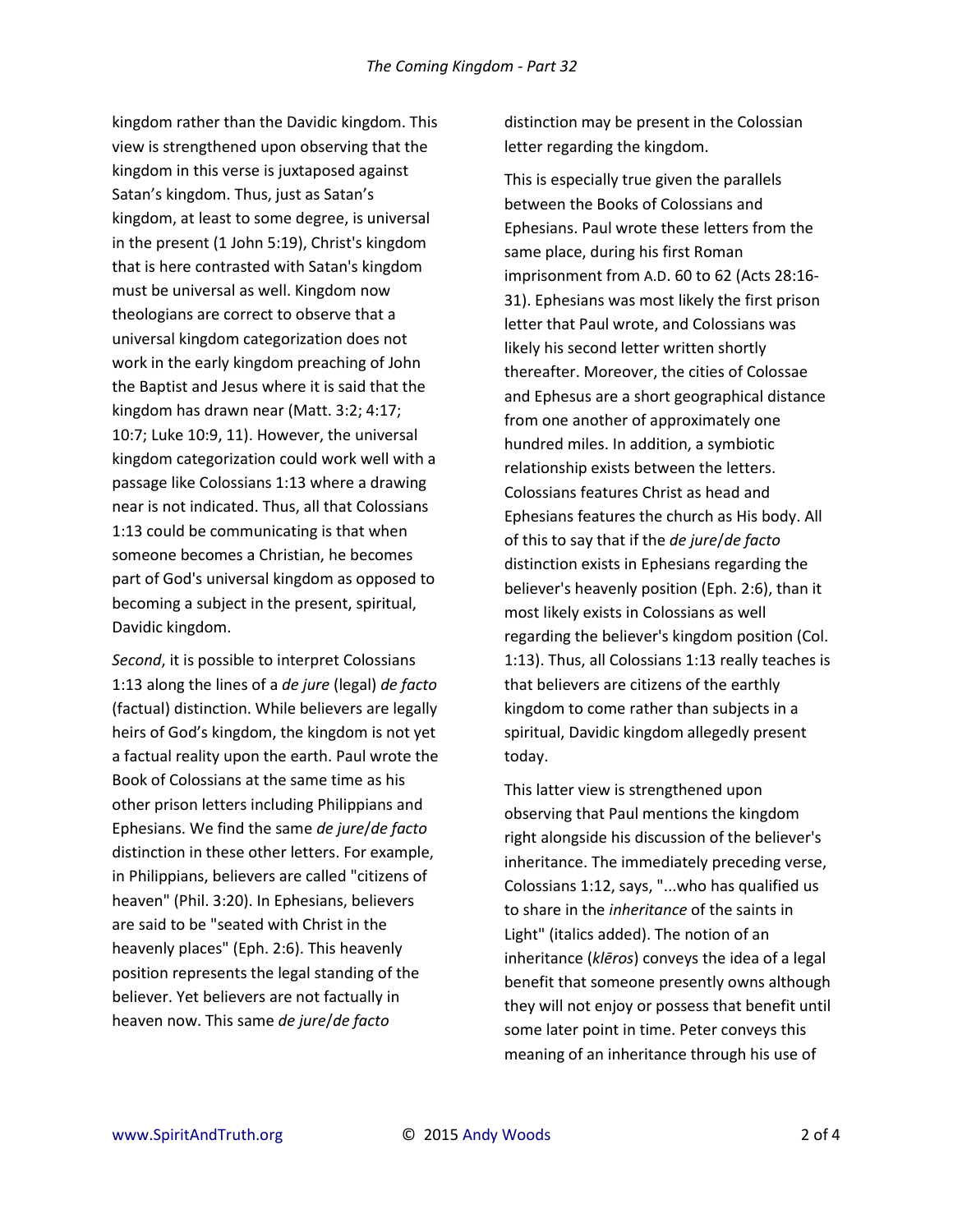the nearly identical word *klēronomia*. First Peter 1:4 says, "to *obtain* an inheritance *which is* imperishable and undefiled and will not fade away, reserved in heaven for you." In this sense, the kingdom described in Colossians 1:12 is an inheritance. The believer's present status is that of a legal citizen in the kingdom. However, believers will not possess or enjoy this benefit until a future point in time when the kingdom will ultimately be established upon the earth.

This *de jure*/*de facto* understanding of the kingdom in Colossians 1:13 is further buttressed by examining the immediate context (Col. 1:13-14). Colossians 1:13 says, "For He rescued us from the *domain* of darkness, and transferred us to the kingdom of His beloved Son" (italics added). Although believers may have been delivered legally from Satan's authority (1 John 5:18), they have not been delivered in fact and in present experience from Satan's authority. Rather, believers regularly wrestle against Satan's authority. Ephesians 6:12 states, "For our struggle is not against flesh and blood, but against the rulers, against the powers, against the world forces of this darkness, against the spiritual *forces* of wickedness in the heavenly *places*." The word translated "powers" here is the Greek word *exousia*, which is the same word translated "domain" in Colossians 1:13.

Similarly, Colossians 1:14 says, "in whom we have *redemption*, the forgiveness of sins" (italics added). Although believers currently possess legal redemption (*apolytrōsis*), they have not yet received redemption in its fullness. Notice the following passages that use this same word "redemption" (*apolytrōsis*) to depict the future reality of the believer.

Luke 21:28: "But when these things begin to take place, straighten up and lift up your heads, because your *redemption* is drawing near." Romans 8:23: "...even we ourselves groan within ourselves, waiting eagerly for our adoption as sons, the *redemption* of our body." Ephesian 1:13-14: "...the Holy Spirit of promise who is given as a pledge of our inheritance, with a view to the *redemption* of God's own possession..." Ephesians 4:30: "Do not grieve the Holy Spirit of God, by whom you were sealed for the day of *redemption*."<sup>3</sup> Thus, if believers can be said to be positionally and legally liberated from Satan's authority, and redeemed despite the fact that these truths are not present factual realities, then why cannot be the same said for the believer's relationship to the kingdom that is mentioned in the very same context? As is the case with both redemption and freedom from Satanic authority, believers are also legally and positionally citizens of a kingdom that will not be manifested upon the earth until a future time period.

E.R. Craven well summarizes:

Col. 1:13. At first glance, the passage apparently teaches that believers are already translated *de facto* into the Basileia; it may however legitimately be regarded as teaching a *de jure* translation. Not only does this interpretation bring the passage into harmony with the great mass of Scripture, but it seems to be required by the immediately preceding and succeeding contexts; believers are not yet delivered *de facto* from the *exousia*

l

<sup>&</sup>lt;sup>3</sup> Italics added to the preceding passages.